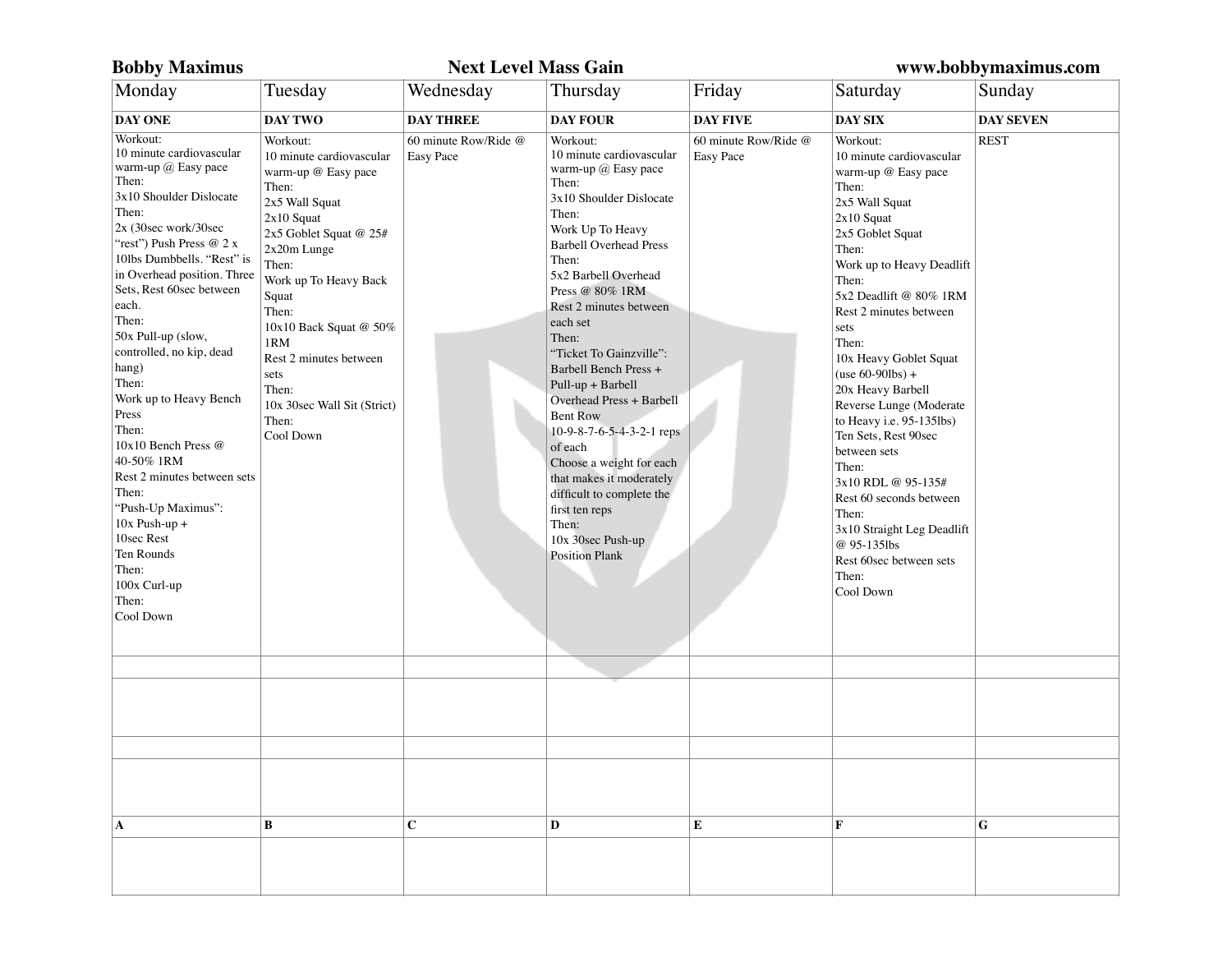| <b>Bobby Maximus</b>                                                                                                                                                                                                                                                                                                                                                                                                                                                                                                                                                                                                                                                                            |                                                                                                                                                                                                                                                                                                                                                                                                                                                                                                                                                                                                                               | <b>Next Level Mass Gain</b>       | www.bobbymaximus.com                                                                                                                                                                                                                                                                                                                                                                                                                                                                                      |                                          |                                                                                                                                                                                                                                                                                                                                                                                                                                                                                             |                     |
|-------------------------------------------------------------------------------------------------------------------------------------------------------------------------------------------------------------------------------------------------------------------------------------------------------------------------------------------------------------------------------------------------------------------------------------------------------------------------------------------------------------------------------------------------------------------------------------------------------------------------------------------------------------------------------------------------|-------------------------------------------------------------------------------------------------------------------------------------------------------------------------------------------------------------------------------------------------------------------------------------------------------------------------------------------------------------------------------------------------------------------------------------------------------------------------------------------------------------------------------------------------------------------------------------------------------------------------------|-----------------------------------|-----------------------------------------------------------------------------------------------------------------------------------------------------------------------------------------------------------------------------------------------------------------------------------------------------------------------------------------------------------------------------------------------------------------------------------------------------------------------------------------------------------|------------------------------------------|---------------------------------------------------------------------------------------------------------------------------------------------------------------------------------------------------------------------------------------------------------------------------------------------------------------------------------------------------------------------------------------------------------------------------------------------------------------------------------------------|---------------------|
| Monday                                                                                                                                                                                                                                                                                                                                                                                                                                                                                                                                                                                                                                                                                          | Tuesday                                                                                                                                                                                                                                                                                                                                                                                                                                                                                                                                                                                                                       | Wednesday                         | Thursday                                                                                                                                                                                                                                                                                                                                                                                                                                                                                                  | Friday                                   | Saturday                                                                                                                                                                                                                                                                                                                                                                                                                                                                                    | Sunday              |
| <b>DAY EIGHT</b>                                                                                                                                                                                                                                                                                                                                                                                                                                                                                                                                                                                                                                                                                | <b>DAY NINE</b>                                                                                                                                                                                                                                                                                                                                                                                                                                                                                                                                                                                                               | <b>DAY TEN</b>                    | <b>DAY ELEVEN</b>                                                                                                                                                                                                                                                                                                                                                                                                                                                                                         | <b>DAY TWELVE</b>                        | <b>DAY THIRTEEN</b>                                                                                                                                                                                                                                                                                                                                                                                                                                                                         | <b>DAY FOURTEEN</b> |
| Workout:<br>10 minute cardiovascular<br>warm-up @ Easy pace<br>Then:<br>3x10 Shoulder Dislocate<br>Then:<br>2x (30sec work/30sec<br>"rest") Push Press @ 2 x<br>10lbs Dumbbells. "Rest" is<br>in Overhead position. Three<br>Sets, Rest 60sec between<br>each.<br>Then:<br>Work up to Heavy Bench<br>Press<br>Then:<br>10x10 Bench Press @<br>40-50% 1RM (If you were<br>able to complete last week's<br>reps and sets then add<br>10-15# to BB this week.<br>For example if you were<br>able to do 10x10 @ 225#<br>then this week use $235#$ )<br>Rest 2 minutes between sets<br>Then:<br>"50QR":<br>$50x$ Pull-up + $50x$ Dip +<br>50x Push-up<br>Then:<br>100x Curl-up<br>Then:<br>Cool Down | Workout:<br>10 minute cardiovascular<br>warm-up @ Easy pace<br>Then:<br>2x5 Wall Squat<br>$2x10$ Squat<br>2x5 Goblet Squat @ 25#<br>2x20m Lunge<br>Then:<br>Work up To Heavy Back<br>Squat<br>Then:<br>10x10 Back Squat @<br>$~50\%$ 1RM (If you were<br>able to complete last<br>week's reps and sets then<br>add 10-15# to BB this<br>week. For example if you<br>were able to do $10x10$ @<br>225# then this week use<br>235#<br>Rest 2 minutes between<br>sets<br>Then:<br>4x (30sec Work/30sec<br>"Rest") Squat. "Rest" is in<br>low parallel position<br>Two Sets, Rest 2 minutes<br>between each<br>Then:<br>Cool Down | 60 minute Row/Ride @<br>Easy Pace | Workout:<br>10 minute cardiovascular<br>warm-up @ Easy pace<br>Then:<br>3x10 Shoulder Dislocate<br>Then:<br>2x (30sec work/30sec<br>"rest") Push Press @ 2 x<br>10lbs Dumbbells. "Rest" is<br>in Overhead position.<br>Three Sets, Rest 60sec<br>between each.<br>Then:<br>Practice Pull-up, Push-up<br>$&$ Dip<br>Then:<br>"Holy Trinity:<br>30 minutes of:<br>Max Pull-up<br>Max Dip<br>Max Push-up<br>As many quality reps as<br>possible in 30 minutes<br>Then:<br>100x Curl-up<br>Then:<br>Cool Down | 60 minute Row/Ride @<br><b>Easy Pace</b> | Workout:<br>10 minute cardiovascular<br>warm-up @ Easy pace<br>Then:<br>2x5 Wall Squat<br>$2x10$ Squat<br>2x5 Goblet Squat<br>Then:<br>Work Up To Heavy<br><b>Barbell Front Squat</b><br>Then:<br>5x2 Front Squat @ 80%<br>1RM<br>Rest 2 minutes between<br>sets<br>Then:<br>Back Squat + Front Squat<br>10-1 Ladder of Each @<br>135#<br>$10x + 10x + 9x + 9x + etc$<br>until one rep of each<br>Then:<br>5x10 Straight Leg DL @<br>95-135#<br>Then:<br>100x Curl-up<br>Then:<br>Cool Down | <b>REST</b>         |
| $\mathbf A$                                                                                                                                                                                                                                                                                                                                                                                                                                                                                                                                                                                                                                                                                     | B                                                                                                                                                                                                                                                                                                                                                                                                                                                                                                                                                                                                                             | C                                 | D                                                                                                                                                                                                                                                                                                                                                                                                                                                                                                         | E                                        | F                                                                                                                                                                                                                                                                                                                                                                                                                                                                                           | G                   |
|                                                                                                                                                                                                                                                                                                                                                                                                                                                                                                                                                                                                                                                                                                 |                                                                                                                                                                                                                                                                                                                                                                                                                                                                                                                                                                                                                               |                                   |                                                                                                                                                                                                                                                                                                                                                                                                                                                                                                           |                                          |                                                                                                                                                                                                                                                                                                                                                                                                                                                                                             |                     |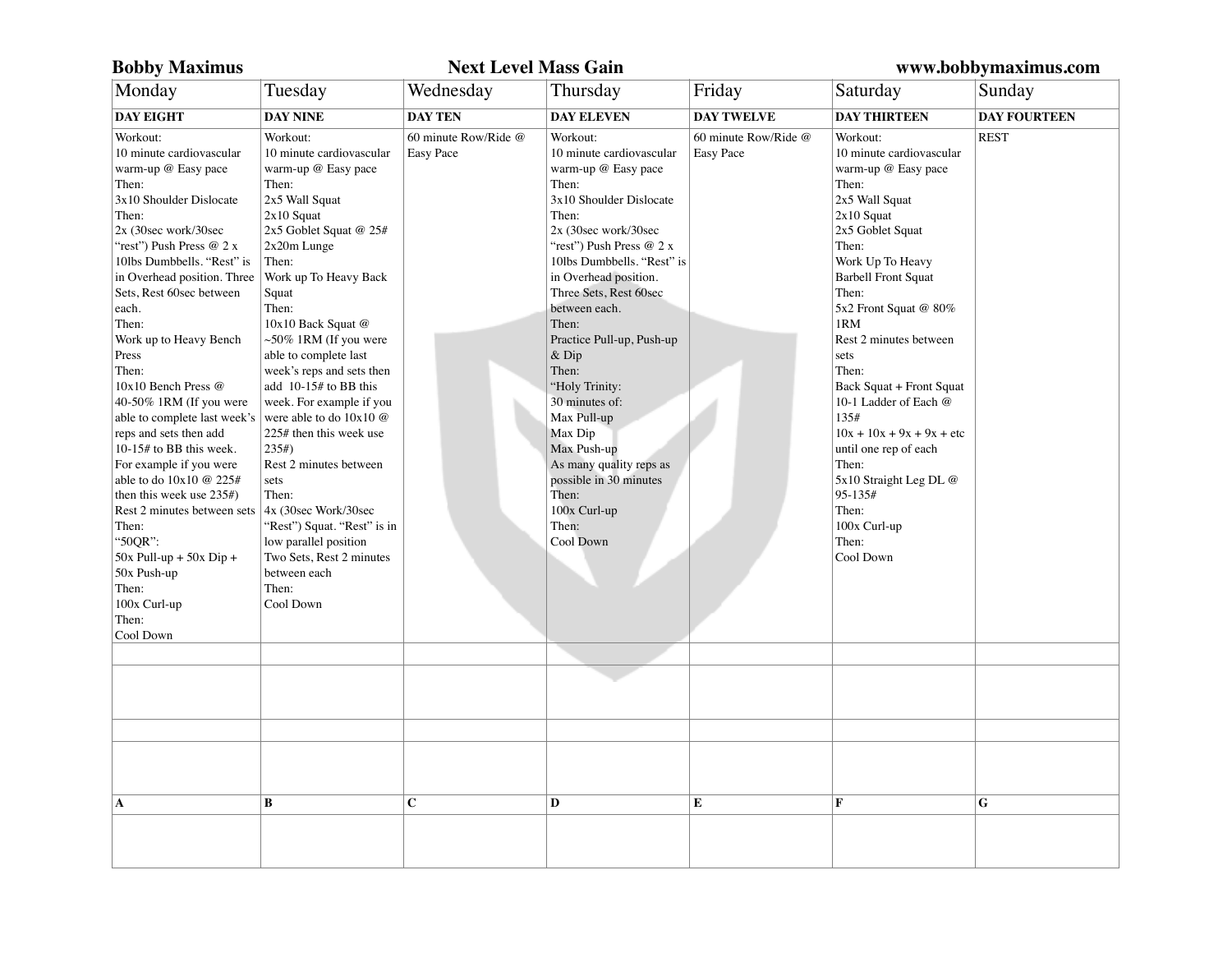| <b>Bobby Maximus</b>                                                                                                                                                                                                                                                                                                                                                                                                                                                                                                                                                                                                                                                                |                                                                                                                                                                                                                                                                                                                                                                                                                                                                                                                                                                                                                       | <b>Next Level Mass Gain</b>       | www.bobbymaximus.com                                                                                                                                                                                                                                                                                                                                                                                                                                                                                                                                                                                                                                            |                                   |                                                                                                                                                                                                                                                                                                                                                                                                                                                                                                                                        |                |
|-------------------------------------------------------------------------------------------------------------------------------------------------------------------------------------------------------------------------------------------------------------------------------------------------------------------------------------------------------------------------------------------------------------------------------------------------------------------------------------------------------------------------------------------------------------------------------------------------------------------------------------------------------------------------------------|-----------------------------------------------------------------------------------------------------------------------------------------------------------------------------------------------------------------------------------------------------------------------------------------------------------------------------------------------------------------------------------------------------------------------------------------------------------------------------------------------------------------------------------------------------------------------------------------------------------------------|-----------------------------------|-----------------------------------------------------------------------------------------------------------------------------------------------------------------------------------------------------------------------------------------------------------------------------------------------------------------------------------------------------------------------------------------------------------------------------------------------------------------------------------------------------------------------------------------------------------------------------------------------------------------------------------------------------------------|-----------------------------------|----------------------------------------------------------------------------------------------------------------------------------------------------------------------------------------------------------------------------------------------------------------------------------------------------------------------------------------------------------------------------------------------------------------------------------------------------------------------------------------------------------------------------------------|----------------|
| Monday                                                                                                                                                                                                                                                                                                                                                                                                                                                                                                                                                                                                                                                                              | Tuesday                                                                                                                                                                                                                                                                                                                                                                                                                                                                                                                                                                                                               | Wednesday                         | Thursday                                                                                                                                                                                                                                                                                                                                                                                                                                                                                                                                                                                                                                                        | Friday                            | Saturday                                                                                                                                                                                                                                                                                                                                                                                                                                                                                                                               | Sunday         |
| <b>DAY FIFTEEN</b>                                                                                                                                                                                                                                                                                                                                                                                                                                                                                                                                                                                                                                                                  | <b>DAY SIXTEEN</b>                                                                                                                                                                                                                                                                                                                                                                                                                                                                                                                                                                                                    | <b>DAY SEVENTEEN</b>              | <b>DAY EIGHTEEN</b>                                                                                                                                                                                                                                                                                                                                                                                                                                                                                                                                                                                                                                             | <b>DAY NINETEEN</b>               | <b>DAY TWENTY</b>                                                                                                                                                                                                                                                                                                                                                                                                                                                                                                                      | DAY TWENTY-ONE |
| Workout:<br>10 minute cardiovascular<br>warm-up @ Easy pace<br>Then:<br>3x10 Shoulder Dislocate<br>Then:<br>2x (30sec work/30sec<br>"rest") Push Press @ 2 x<br>10lbs Dumbbells. "Rest" is<br>in Overhead position. Three<br>Sets, Rest 60sec between<br>each.<br>Then:<br>Work up to Heavy Bench<br>Press<br>Then:<br>10x10 Bench Press @<br>40-50% 1RM (If you were<br>able to complete last week's<br>reps and sets then add<br>10-15# to BB this week.<br>For example if you were<br>able to do 10x10 @ 225#<br>then this week use $235#$ )<br>Rest 2 minutes between sets<br>Then:<br>100x Pull-up<br>Strict, Dead Hang, No Kip<br>Then:<br>100x Curl-up<br>Then:<br>Cool Down | Workout:<br>10 minute cardiovascular<br>warm-up @ Easy pace<br>Then:<br>2x5 Wall Squat<br>$2x10$ Squat<br>2x5 Goblet Squat @ 25#<br>2x20m Lunge<br>Then:<br>Work up To Heavy Back<br>Squat<br>Then:<br>10x10 Back Squat @<br>$~50\%$ 1RM (If you were<br>able to complete last<br>week's reps and sets then<br>add 10-15# to BB this<br>week. For example if you<br>were able to do 10x10 @<br>225# then this week use<br>235#<br>Rest 2 minutes between<br>sets<br>Then:<br>4x (30sec Work/30sec<br>Rest) Frog Hop @ >25<br>reps per interval pace<br>Two Sets, Rest 2 minutes<br>between sets<br>Then:<br>Cool Down | 60 minute Row/Ride @<br>Easy Pace | Workout:<br>10 minute cardiovascular<br>warm-up @ Easy pace<br>Then:<br>25x Pull-up<br>25x Push-up<br>Then:<br>2x (30sec Work/30sec<br>"Rest") Push Press @ 2 x<br>10# DB. "Rest" is in<br>overhead position. Two<br>Sets, Rest 60sec between<br>each<br>Then:<br>10x10 Heavy Dumbbell<br>Row. Use a Heavy Weight.<br>Rest 90sec between each<br>set<br>Then:<br>Pull-up Ladder:<br>Start Clock and in first<br>minute do 1x Pull-up. In<br>the second minute do 2x<br>Pull-up. In the third minute<br>do 3x Pull-up. Continue<br>this pattern until you<br>cannot do desired amount<br>of Pull-ups<br>Should last about 12-15<br>minutes<br>Then:<br>Cool Down | 60 minute Row/Ride @<br>Easy Pace | Workout:<br>10 minute cardiovascular<br>warm-up @ Easy pace<br>Then:<br>2x5 Wall Squat<br>$2x10$ Squat<br>2x5 Goblet Squat<br>Then:<br>Work up to Heavy DL<br>Then:<br>6x2 DL @ 75% 1RM<br>Rest 2 minutes between<br>sets<br>Then:<br>8x8 Deadlift @ Moderate<br>Weight (i.e. 185-225lbs)<br>Explosive Lift and 4<br>second negative<br>More Straight Legged<br>Then:<br>5x10 Romanian Deadlift<br>with Heavy DB or KB.<br>Make sure to exaggerate<br>the stretch<br>Then:<br>10x30sec Push-up Position<br>Plank<br>Then:<br>Cool Down | <b>REST</b>    |
|                                                                                                                                                                                                                                                                                                                                                                                                                                                                                                                                                                                                                                                                                     |                                                                                                                                                                                                                                                                                                                                                                                                                                                                                                                                                                                                                       |                                   |                                                                                                                                                                                                                                                                                                                                                                                                                                                                                                                                                                                                                                                                 |                                   |                                                                                                                                                                                                                                                                                                                                                                                                                                                                                                                                        |                |
|                                                                                                                                                                                                                                                                                                                                                                                                                                                                                                                                                                                                                                                                                     |                                                                                                                                                                                                                                                                                                                                                                                                                                                                                                                                                                                                                       |                                   |                                                                                                                                                                                                                                                                                                                                                                                                                                                                                                                                                                                                                                                                 |                                   |                                                                                                                                                                                                                                                                                                                                                                                                                                                                                                                                        |                |
|                                                                                                                                                                                                                                                                                                                                                                                                                                                                                                                                                                                                                                                                                     |                                                                                                                                                                                                                                                                                                                                                                                                                                                                                                                                                                                                                       |                                   |                                                                                                                                                                                                                                                                                                                                                                                                                                                                                                                                                                                                                                                                 |                                   |                                                                                                                                                                                                                                                                                                                                                                                                                                                                                                                                        |                |
|                                                                                                                                                                                                                                                                                                                                                                                                                                                                                                                                                                                                                                                                                     |                                                                                                                                                                                                                                                                                                                                                                                                                                                                                                                                                                                                                       |                                   |                                                                                                                                                                                                                                                                                                                                                                                                                                                                                                                                                                                                                                                                 |                                   |                                                                                                                                                                                                                                                                                                                                                                                                                                                                                                                                        |                |
| A                                                                                                                                                                                                                                                                                                                                                                                                                                                                                                                                                                                                                                                                                   | B                                                                                                                                                                                                                                                                                                                                                                                                                                                                                                                                                                                                                     | $\mathbf C$                       | D                                                                                                                                                                                                                                                                                                                                                                                                                                                                                                                                                                                                                                                               | E                                 | F                                                                                                                                                                                                                                                                                                                                                                                                                                                                                                                                      | G              |
|                                                                                                                                                                                                                                                                                                                                                                                                                                                                                                                                                                                                                                                                                     |                                                                                                                                                                                                                                                                                                                                                                                                                                                                                                                                                                                                                       |                                   |                                                                                                                                                                                                                                                                                                                                                                                                                                                                                                                                                                                                                                                                 |                                   |                                                                                                                                                                                                                                                                                                                                                                                                                                                                                                                                        |                |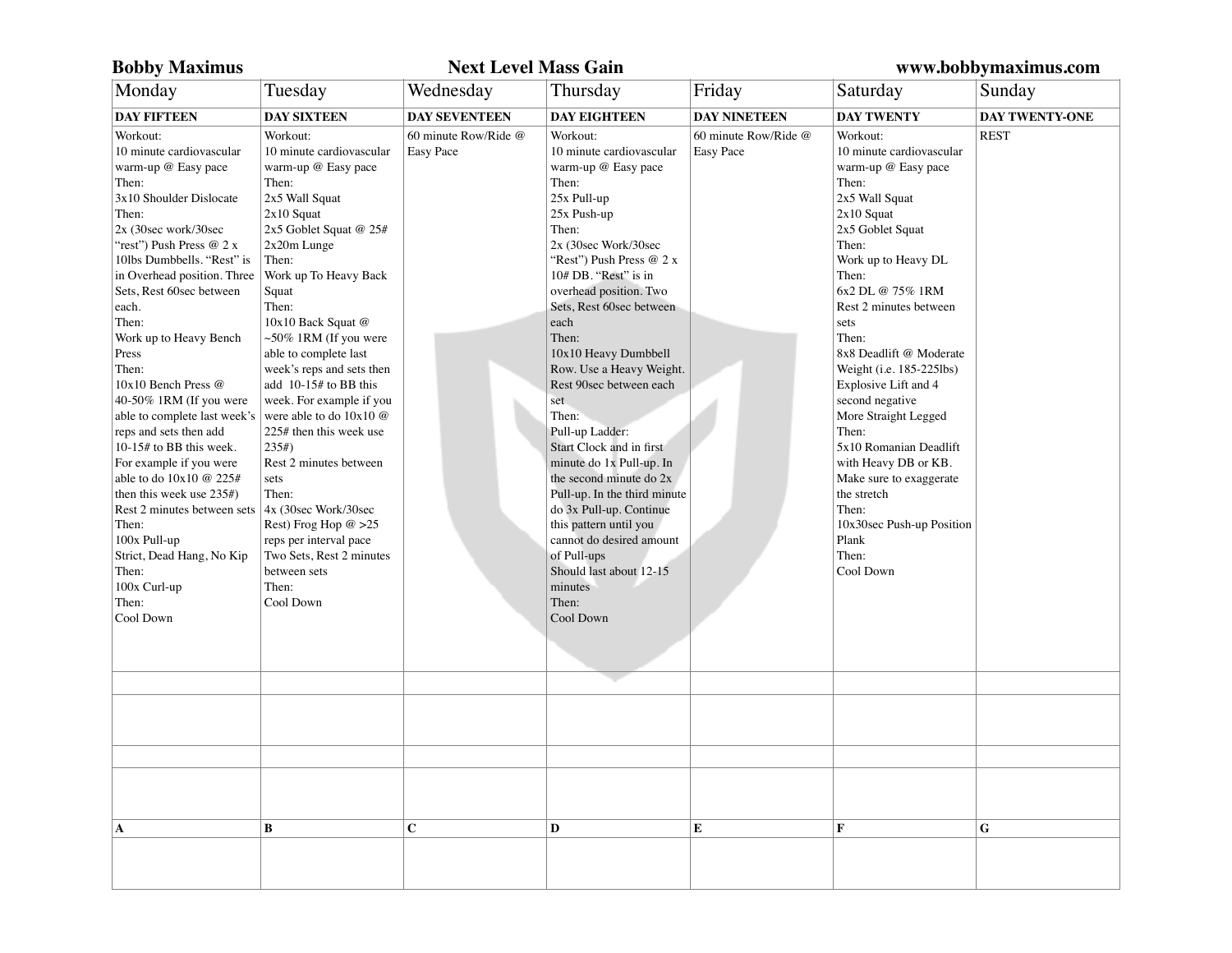| <b>Bobby Maximus</b>                                                                                                                                                                                                                                                                                                                                                                                                                                                                                                                                                                                                                                                                                                                                |                                                                                                                                                                                                                                                                                                                                                                                                                                                                                                                                                            | <b>Next Level Mass Gain</b>              |                                                                                                                                                                                                                                                                                                                                                                                                                                                                                                                             |                                   | www.bobbymaximus.com                                                                                                                                                                                                                                                                                                                                                                                                                                                                                                                                                           |                         |
|-----------------------------------------------------------------------------------------------------------------------------------------------------------------------------------------------------------------------------------------------------------------------------------------------------------------------------------------------------------------------------------------------------------------------------------------------------------------------------------------------------------------------------------------------------------------------------------------------------------------------------------------------------------------------------------------------------------------------------------------------------|------------------------------------------------------------------------------------------------------------------------------------------------------------------------------------------------------------------------------------------------------------------------------------------------------------------------------------------------------------------------------------------------------------------------------------------------------------------------------------------------------------------------------------------------------------|------------------------------------------|-----------------------------------------------------------------------------------------------------------------------------------------------------------------------------------------------------------------------------------------------------------------------------------------------------------------------------------------------------------------------------------------------------------------------------------------------------------------------------------------------------------------------------|-----------------------------------|--------------------------------------------------------------------------------------------------------------------------------------------------------------------------------------------------------------------------------------------------------------------------------------------------------------------------------------------------------------------------------------------------------------------------------------------------------------------------------------------------------------------------------------------------------------------------------|-------------------------|
| Monday                                                                                                                                                                                                                                                                                                                                                                                                                                                                                                                                                                                                                                                                                                                                              | Tuesday                                                                                                                                                                                                                                                                                                                                                                                                                                                                                                                                                    | Wednesday                                | Thursday                                                                                                                                                                                                                                                                                                                                                                                                                                                                                                                    | Friday                            | Saturday                                                                                                                                                                                                                                                                                                                                                                                                                                                                                                                                                                       | Sunday                  |
| <b>DAY TWENTY-TWO</b>                                                                                                                                                                                                                                                                                                                                                                                                                                                                                                                                                                                                                                                                                                                               | <b>DAY TWENTY-THREE</b>                                                                                                                                                                                                                                                                                                                                                                                                                                                                                                                                    | <b>DAY TWENTY-FOUR</b>                   | <b>DAY TWENTY-FIVE</b>                                                                                                                                                                                                                                                                                                                                                                                                                                                                                                      | <b>DAY TWENTY-SIX</b>             | <b>DAY TWENTY-SEVEN</b>                                                                                                                                                                                                                                                                                                                                                                                                                                                                                                                                                        | <b>DAY TWENTY-EIGHT</b> |
| Workout:<br>10 minute cardiovascular<br>warm-up @ Easy pace<br>Then:<br>3x10 Shoulder Dislocate<br>Then:<br>2x (30sec work/30sec<br>"rest") Push Press @ 2 x<br>10lbs Dumbbells. "Rest" is<br>in Overhead position. Three<br>Sets, Rest 60sec between<br>each.<br>Then:<br>Work up to Heavy Bench<br>Press<br>Then:<br>10x10 Bench Press @<br>40-50% 1RM (If you were<br>able to complete last week's<br>reps and sets then add<br>10-15# to BB this week.<br>For example if you were<br>able to do 10x10 @ 225#<br>then this week use $235#$ )<br>Rest 2 minutes between sets<br>Then:<br>75x Strict Pull-up<br>75x Dip<br>75x Push-up<br>Complete reps in any order.<br>Just get 75x quality reps of<br>each movement done.<br>Then:<br>Cool Down | Workout:<br>10 minute cardiovascular<br>warm-up @ Easy pace<br>Then:<br>2x5 Wall Squat<br>$2x10$ Squat<br>2x5 Goblet Squat @ 25#<br>2x20m Lunge<br>Then:<br>Work up To Heavy Back<br>Squat<br>Then:<br>10x10 Back Squat @<br>$\sim$ 50% 1RM (If you were<br>able to complete last<br>week's reps and sets then<br>add 10-15# to BB this<br>week. For example if you<br>were able to do 10x10 @<br>225# then this week use<br>235#<br>Rest 2 minutes between<br>sets<br>Then:<br>5 minute Wall Sit (Goal is<br>to do it with no rest)<br>Then:<br>Cool Down | 60 minute Row/Ride @<br><b>Easy Pace</b> | Workout:<br>10 minute cardiovascular<br>warm-up @ Easy pace<br>Then:<br>3x10 Shoulder Dislocate<br>Then:<br>2x (30sec work/30sec<br>"rest") Push Press @ 2 x<br>10lbs Dumbbells. "Rest" is<br>in Overhead position.<br>Three Sets, Rest 60sec<br>between each.<br>Then:<br>Practice Pull-up, Push-up<br>$&$ Dip<br>Then:<br>"Holy Trinity: (Long<br>Version)<br>60 minutes of:<br>Max Pull-up<br>Max Dip<br>Max Push-up<br>As many quality reps as<br>possible in 60 minutes<br>Then:<br>100x Curl-up<br>Then:<br>Cool Down | 60 minute Row/Ride @<br>Easy Pace | Workout:<br>10 minute cardiovascular<br>warm-up @ Easy pace<br>Then:<br>2x5 Wall Squat<br>$2x10$ Squat<br>2x5 Goblet Squat<br>Then:<br>Work Up To Heavy<br><b>Barbell Front Squat</b><br>Then:<br>6x2 Front Squat @ 85%<br>1RM<br>Rest 2 minutes between<br>sets<br>Then:<br>20-1 Lunge Ladder. In<br>between each set complete<br>30 sec Wall Sit.<br>Looks like: 20x Lunge +<br>30sec Wall Sit + $19x$<br>Lunge + $30sec$ Wall Sit +<br>Etc until 1 Lunge and<br>30sec Wall Sit<br>Then:<br>5x10 Straight Leg DL @<br>95-135#<br>Then:<br>100x Curl-up<br>Then:<br>Cool Down | <b>REST</b>             |
|                                                                                                                                                                                                                                                                                                                                                                                                                                                                                                                                                                                                                                                                                                                                                     |                                                                                                                                                                                                                                                                                                                                                                                                                                                                                                                                                            |                                          |                                                                                                                                                                                                                                                                                                                                                                                                                                                                                                                             |                                   |                                                                                                                                                                                                                                                                                                                                                                                                                                                                                                                                                                                |                         |
|                                                                                                                                                                                                                                                                                                                                                                                                                                                                                                                                                                                                                                                                                                                                                     |                                                                                                                                                                                                                                                                                                                                                                                                                                                                                                                                                            |                                          |                                                                                                                                                                                                                                                                                                                                                                                                                                                                                                                             |                                   |                                                                                                                                                                                                                                                                                                                                                                                                                                                                                                                                                                                |                         |
|                                                                                                                                                                                                                                                                                                                                                                                                                                                                                                                                                                                                                                                                                                                                                     |                                                                                                                                                                                                                                                                                                                                                                                                                                                                                                                                                            |                                          |                                                                                                                                                                                                                                                                                                                                                                                                                                                                                                                             |                                   |                                                                                                                                                                                                                                                                                                                                                                                                                                                                                                                                                                                |                         |
| A                                                                                                                                                                                                                                                                                                                                                                                                                                                                                                                                                                                                                                                                                                                                                   | B                                                                                                                                                                                                                                                                                                                                                                                                                                                                                                                                                          | $\mathbf C$                              | D                                                                                                                                                                                                                                                                                                                                                                                                                                                                                                                           | ${\bf E}$                         | $\mathbf F$                                                                                                                                                                                                                                                                                                                                                                                                                                                                                                                                                                    | G                       |
|                                                                                                                                                                                                                                                                                                                                                                                                                                                                                                                                                                                                                                                                                                                                                     |                                                                                                                                                                                                                                                                                                                                                                                                                                                                                                                                                            |                                          |                                                                                                                                                                                                                                                                                                                                                                                                                                                                                                                             |                                   |                                                                                                                                                                                                                                                                                                                                                                                                                                                                                                                                                                                |                         |